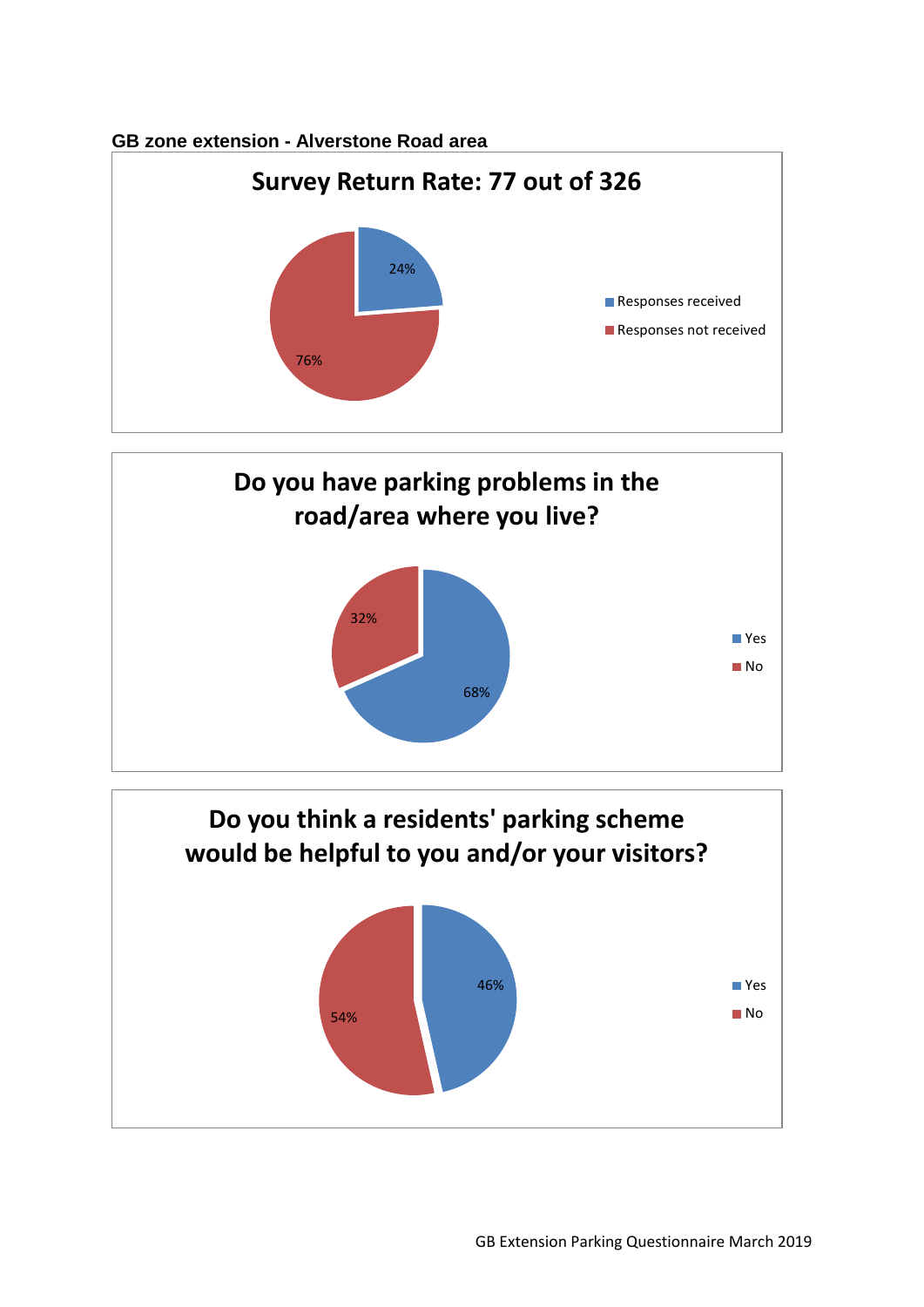



![](_page_1_Figure_2.jpeg)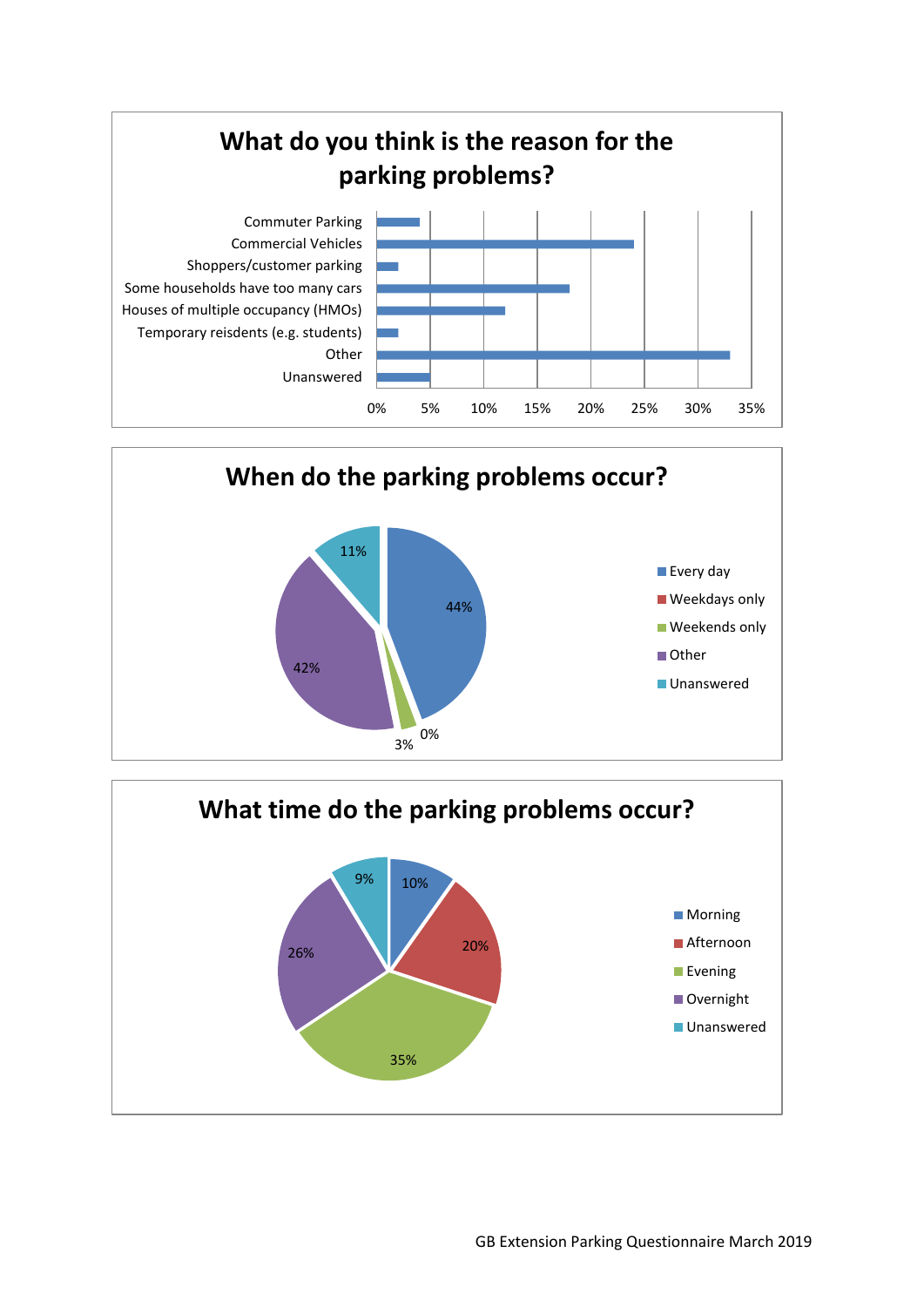![](_page_2_Figure_0.jpeg)

![](_page_2_Figure_1.jpeg)

![](_page_2_Figure_2.jpeg)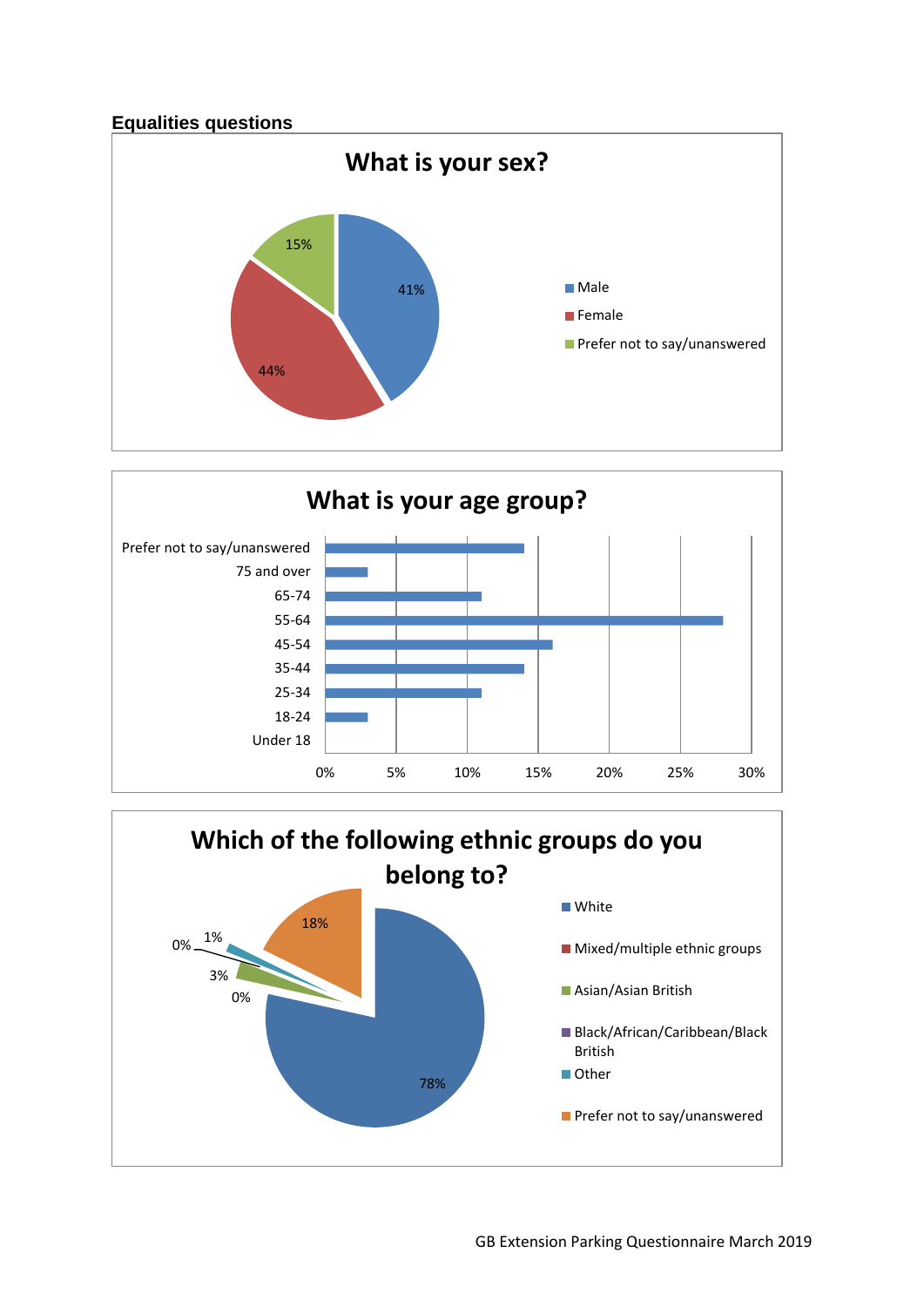![](_page_3_Figure_0.jpeg)

![](_page_3_Figure_1.jpeg)